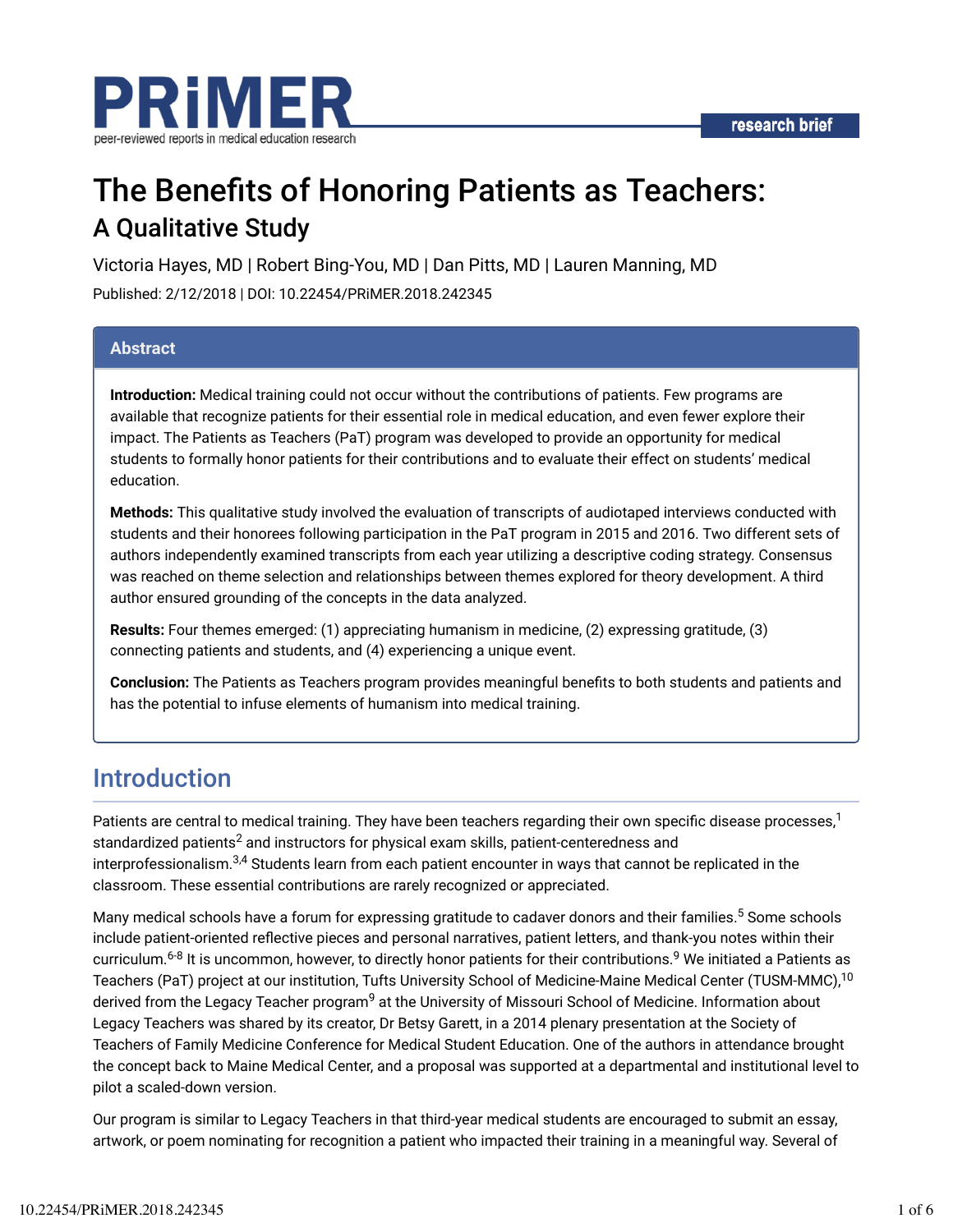the organizers serve as a committee to review deidentified nominations for appropriateness. Upon selection, students and honorees are notified and release forms (media and medical) are obtained. Selected patients and their families are then honored in a celebration. The University of Missouri program has expanded since its inception in 2005 to involve patient nominations by up to 40% of their students and a luncheon that includes hundreds of supporters.<sup>9</sup> Our ceremony was conducted on a much smaller scale, providing an informal yet festive forum for the students, honorees and their families to meet and share their stories over brunch. Additional attendees included the students' preceptors and other physicians involved in the patients' care, selected faculty and staff, medical student liaisons from upcoming classes, invitees with links to potential funding sources and hospital administrators. The ceremony itself consists of a series of speakers who provide a description of the Maine Track Medical School Program and overview of the Patients as Teachers program, followed by the nominating students' introduction of their patient selectees and sharing of their nominating essay or artwork. The honorees (or relatives in the case of deceased patients) are invited to speak, contributing a very moving and meaningful part of the program. The honorees have historically spoken eloquently about the impact of the medical students' involvement in their loved ones' care. Honorees are provided with a gift and a certificate of appreciation. Other attendees are invited to speak and the official celebration is closed with a final expression of gratitude, followed by time for informal gathering.

We hypothesized that the opportunity to personally reflect on the patient-student relationship and then experience it through the authentic environment of an honoring ceremony would have the capacity to contribute to students' learning in a personal and more humanistic way than would normally occur. We conducted interviews of participating students and patients after the event in order to explore PaT's value to medical education and to take the opportunity to improve aspects of the program moving forward.

# **Methods**

### *Design*

This qualitative study $^{11,12}$  involved interviews conducted with patients (Table 1) and students (Table 2) in 2015 and 2016. The interview questions were designed by the authors with a humanist theory framework in mind, allowing for the exploration of human behavior through the eyes of the patient.<sup>13</sup> Three medical students (n=3 per class, total of 38, 8%) submitted nominations in 2015 and six (n=6 per class, total of 40, 15%) the following year. Nine students and seven patient honorees (or relatives of deceased) were interviewed within 2 weeks of the event by one of the authors (DP) or medical student volunteers. Interviews were audiotaped and transcribed. The Maine Medical Center Institutional Review Board exempted this study from review.

# *Analysis*

Two sets of authors independently examined transcripts (VH and DP, 2015; VH and LM, 2016) through a descriptive  $\,$ coding strategy $^{11}$  utilizing NVivo $10$  software. Collaborators dis $\,$ cussed  $\,$ codes and emerging themes. Constant comparison $^{14}$  was utilized to identify emerging themes from both years. In light of the small numbers, the study's focus on medical education and the emergence of similar overarching themes, the student and patient transcripts were evaluated in combination. Theme consensus was reached and relationships were explored to extract theories. A third author (BBY) ensured grounding of concepts in the data by first independently reviewing the data and subsequently comparing and affirming the appropriateness of the concepts developed by the first two authors.

# **Results**

Four themes emerged: (1) appreciating humanism in medicine, (2) expressing gratitude, (3) connecting patients and students, and (4) experiencing a unique event.

### *Appreciating Humanism in Medicine*

The PaT program served as a reminder of the values that originally attracted students to medicine, such as compassion, empathy, respect, and emotional connections with their patients. The honorees appreciated the acknowledgment of their contributions and the opportunity to leave a legacy.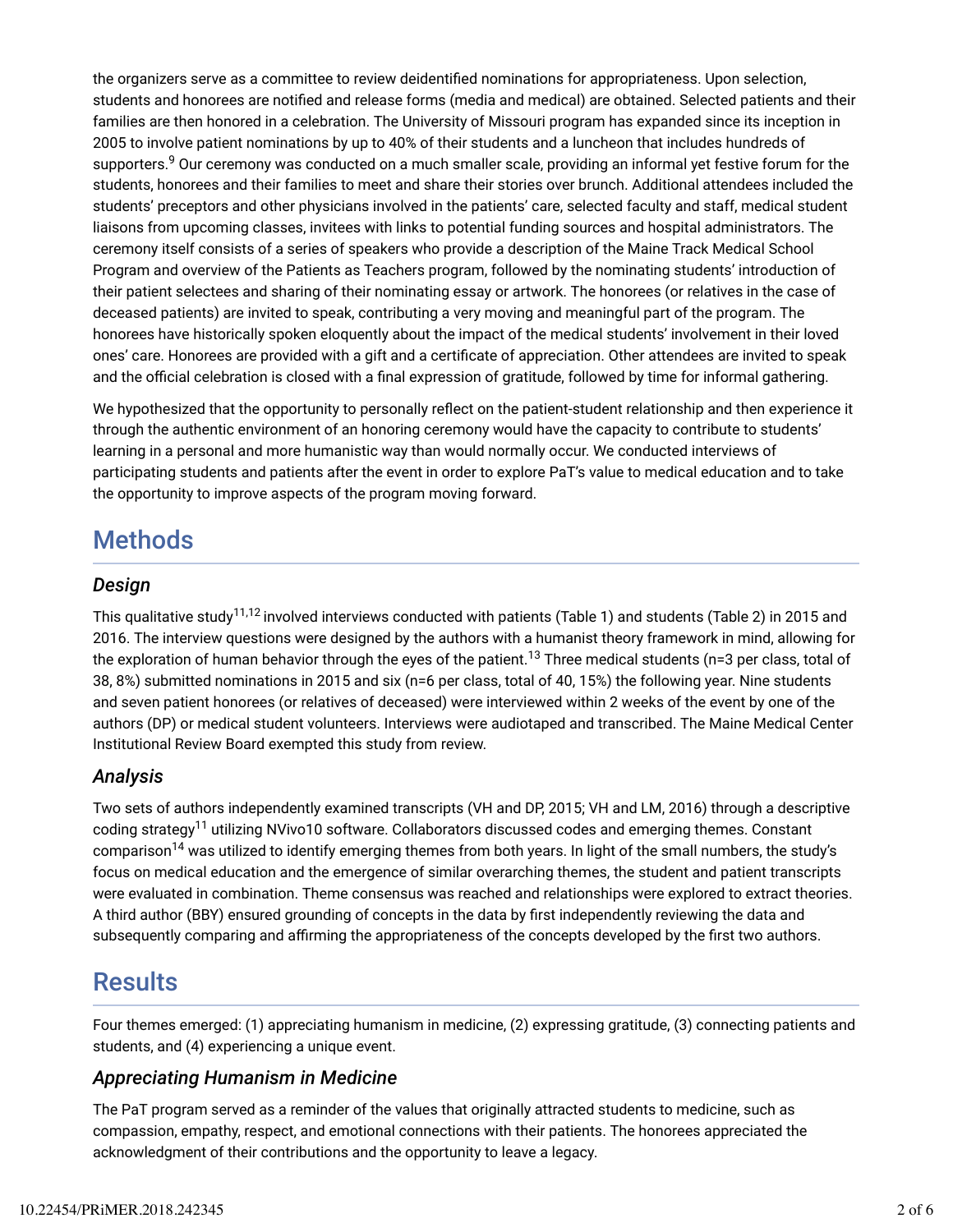*I think this experience will help remind me of why I went into medicine in the first place. (Student #7)* 

*His medical course taught me many principles of care, but his journey showed me how to navigate them, and his spirit rekindled a love for walking with patients when I needed it most. (Student #1)*

*I think she [student] learned that the patient isn't just a patient. They are a human with emotions. That my mom wasn't just a project. She learned about the emotions involved in a whole realm of things instead of just how do you treat it. (Patient #6)*

### *Expressing Gratitude*

PaT provided students with the structure to reflect on their patients' contributions, a process described as cathartic. Witnessing directly the effects of saying thank-you led to vows to be more grateful going forward. Honorees expressed surprise at the impact they had on their students and appreciation for being recognized.

*If I had never thanked him for his participation in my education, I don't think he'd ever have considered the impact he had in shaping a future physician. (Student #5)*

*I think that I would be less afraid to say thank you to a patient or to express the impact that they had on me after this experience. (Student #6)*

*I felt touched and honored…surprised that myself and my story could have any sort of impact to anyone. (Patient #7)*

### *Connecting Patients and Students*

Students reflected on the privilege of serving as someone's doctor and what the physician role meant for them personally. They resolved to adopt behavioral changes: taking more time with patients, self-reflection and appreciating the role of families. The honorees enjoyed sharing the benefits of having a student advocate and the positive impact on their care.

*It provided a structured opportunity for reflecting on my experiences with patients rather than focusing on the* sheer medical knowledge I acquired from them...I'm a lot less driven by time and efficiency. (Student #2)

…*this experience of recognizing the importance and strength of the patient-doctor relationship and celebrating it will be something that helps ground me when I'm struggling. (Student #7)*

*…the main thing is they have the opportunity to talk to the patient instead of sitting in a large lecture hall. This is much more beneficial to the student than sitting in front of an instructor. (Patient #5)* 

#### *Experiencing a Unique Event*

Students commented on the unique experiential aspects of this program: witnessing first-hand the power of gratitude and the emotional celebration. Patients benefited from connecting with other honorees and hearing their stories. All commented on the novelty and value of PaT and the hope that it would continue.

*With PaT, I knew that my words would be shared with the person I was writing about. I was much more reflective and thoughtful. (Student #5)*

*I decided to participate in PaT because it is a unique event that is unlike other medical school events. (Student #4)*

*It was very special to see that I wasn't the only one who had such a great experience with this program. (Patient #5)*

# **Discussion**

This study was viewed through the lens of a humanist theory framework, in which learning is viewed as an intrinsic act garnered through individual experiences<sup>13</sup> (such as that exemplified by the PaT program), a principle that can be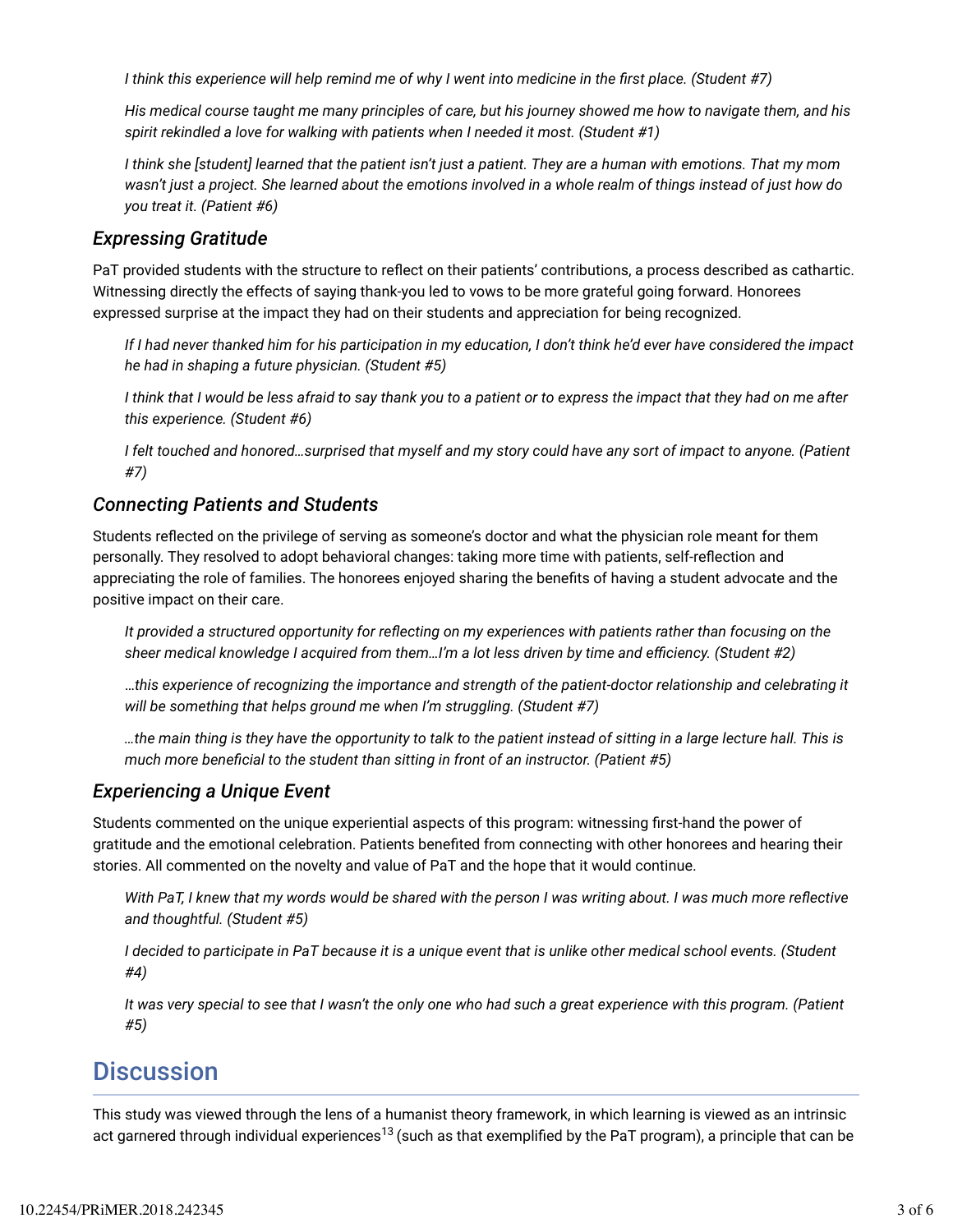utilized to incorporate humanistic values into medical education curricula in a variety of settings.<sup>15</sup> PaT engages learners in an exploration of the values, autonomy, and culture of patients in an intense and personal way. As concerns are increasingly expressed about medicine evolving into a discipline that focuses more on the disease than the person, $^{16,17}$  PaT places the patient prominently in the center.

The four themes that emerged (appreciating humanism in medicine, connecting patients and students, expressing gratitude, and experiencing a unique event) identify realms in which the PaT program has the potential to contribute to enhancing humanistic elements in medical student education. Not only do the students benefit from this program, but the patients experience rewards as well through sharing their stories, contributing to medical education, leaving a legacy, and connecting with other patient honorees.

Participation in the second year of the program increased from three students to six, which we considered to be a notable improvement for a class size of forty. Our expectations are that the program and its impact will continue to expand in the years ahead.

Limitations of this study include the involvement of only one site, the small number of participants and the lack of long-term follow-up.

# **Conclusion**

The PaT program provides meaningful benefits to both students and patients and has the potential to infuse elements of humanism into medical training. Hopefully, this program will spread to other institutions, where its value and impact on students and patients can be assessed and celebrated over time.

# Tables and Figures

#### **Table 1: Patient Interview Questions**

- 1. What are your feelings about being nominated by a medical student in this way?
- 2. Did the involvement of a medical student impact your care? Why (or why not)?
- 3. What do you think medical students learn from this program?
- 4. Is there anything about the Patients as Teachers program that was negative during the nomination process? During the ceremony? Any suggestions for change?

#### **Table 2: Medical Student Interview Questions**

- 1. Why did you decide to participate in PaT?
- 2. What were barriers or challenges that you faced during the patient nomination process?
- 3. What will you take away from this experience?
- 4. How do you think this experience may affect your practice as a doctor?
- 5. Is there anything you learned from this experience that you didn't encounter in other aspects of your medical education?
- 6. Is there anything you would change about the program?

#### Acknowledgments

The authors would like to recognize the Legacy Teachers program at the University of Missouri School of Medicine for their inspiration. Parts of this paper were presented as a poster at the Maine Medical Center Faculty Development Day, 2015.

#### Corresponding Author

#### Victoria Hayes, MD

Maine Medical Center Departments of Family Medicine and Medical Education, 335 Brighton Avenue, Portland, ME 04102. 207-662-7060. Fax: 207-662-7066.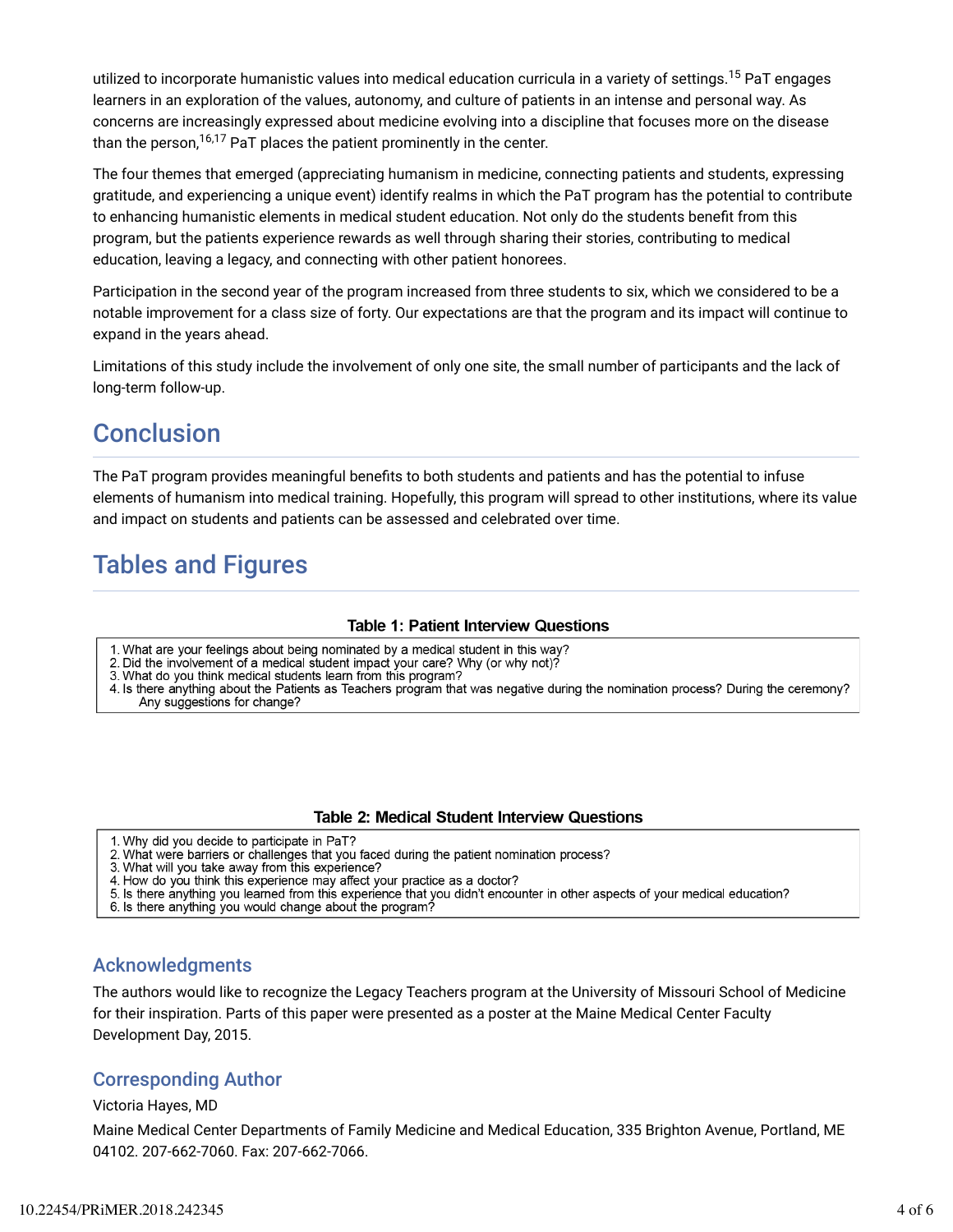# **Author Affiliations**

Victoria Hayes, MD - Maine Medical Center, Department of Medical Education, Portland, ME Robert Bing-You, MD - Maine Medical Center, Department of Medical Education, Portland, ME Dan Pitts, MD - Maine Medical Center, Department of Medical Education, Portland, ME Lauren Manning, MD - Maine Medical Center, Department of Medical Education, Portland, ME

### References

- 1. Towle A, Brown H, Hofley C, Kerston RP, Lyons H, Walsh C. The expert patient as teacher: an interprofessional Health Mentors programme. Clin Teach. 2014;11(4):301-306. https://doi.org/10.1111/tct.12222.
- 2. McLean M, Johnson P, Sargeant S, Green P. Simulated patients' perspectives of and perceived role in medical students' professional identity development. Simul Healthc. 2015;10(2):85-91. https://doi.org/10.1097/SIH.0000000000000082.
- 3. Wykurz G, Kelly D. Developing the role of patients as teachers: literature review. BMJ. 2002;325(7368):818-821.
	- https://doi.org/10.1136/bmj.325.7368.818.
- Cheng PT, Towle A. How patient educators help students to learn: an exploratory study. Med Teach. 4. 2017;39(3):308-314.

https://doi.org/10.1080/0142159X.2017.1270426.

5. Talarico EF Jr. A change in paradigm: giving back identity to donors in the anatomy laboratory. Clin Anat. 2013;26(2):161-172.

https://doi.org/10.1002/ca.22103.

- 6. Law S. Using narratives to trigger reflection. Clin Teach. 2011;8(3):147-150. https://doi.org/10.1111/j.1743-498X.2011.00446.x.
- 7. Mrduljaš Đujić N, Žitnik E, Pavelin L, et al. Writing letters to patients as an educational tool for medical students. BMC Med Educ. 2013;13(1):114-122.

https://doi.org/10.1186/1472-6920-13-114.

- 8. White T. Student project thanks the often-unsung teachers of medical school: the patients. Stanford Medicine News Center. May 19, 2014. http://med.stanford.edu/news/all-news/2014/05/student-project-thanks-theoften-unsung-teachers-of-medical-school-the-patients.html. Accessed May 16, 2015.
- 9. University of Missouri School of Medicine. Legacy Teachers. Accessed September 6, 2015.
- 10. Bing-You RG, Bates PW, Epstein SK, Kuhlik AB, Norris SE. Using decentralized medical education to address the workforce needs of a rural state: a partnership between Maine Medical Center and Tufts University School of Medicine. Rural Remote Health. 2010;10(2)1494. https://www.rrh.org.au/journal/article/1494. Accessed January, 2018.
- 11. Creswell JW. Qualitative Inquiry and Research Design. Thousand Oaks, CA: SAGE Publications, Inc; 2013.
- 12. O'Brien BC, Harris IB, Beckman TJ, Reed DA, Cook DA. Standards for reporting qualitative research: a synthesis of recommendations. Acad Med. 2014;89(9):1245-1251. https://doi.org/10.1097/ACM.0000000000000388.
- 13. Rostami K, Khadjooi K. The implications of behaviorism and humanism theories in medical education. J Gastroenterol Hepatol. 2010;3(2):65-70.
- 14. Watling CJ, Lingard L. Grounded theory in medical education research: AMEE Guide No. 70. Med Teach. 2012;34(10):850-861.

https://doi.org/10.3109/0142159X.2012.704439.

15. Cohen LG, Sherif YA. Twelve tips on teaching and learning humanism in medical education. Med Teach. 2014;36(8):680-684.

https://doi.org/10.3109/0142159X.2014.916779.

16. Chou CM, Kellom K, Shea JA. Attitudes and habits of highly humanistic physicians. Acad Med.